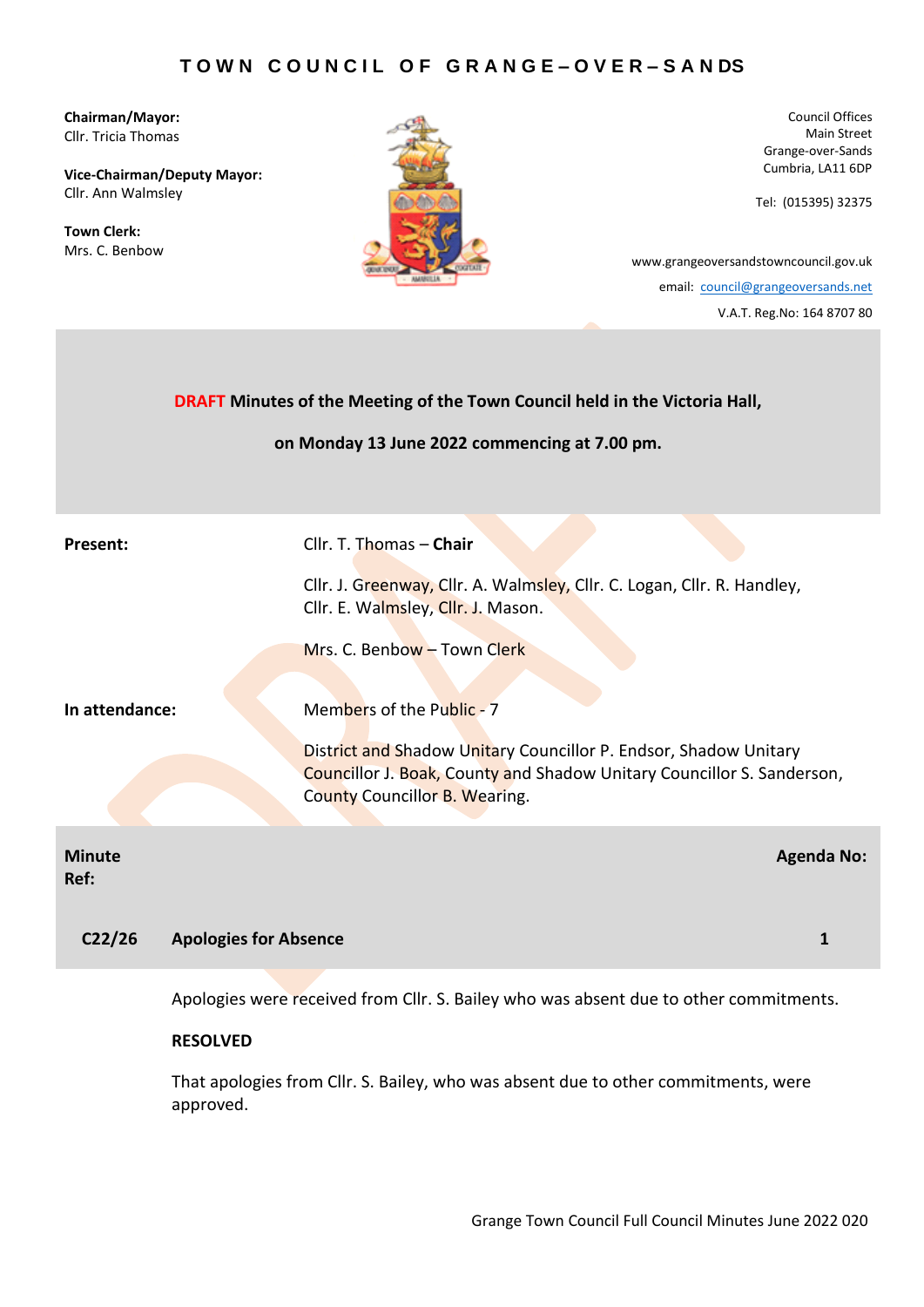| C22/27 |                     | <b>Public Participation: Public Have Your Say</b>                                                                                                                                                                                                                                                                                      | $\overline{2}$ |
|--------|---------------------|----------------------------------------------------------------------------------------------------------------------------------------------------------------------------------------------------------------------------------------------------------------------------------------------------------------------------------------|----------------|
|        | <b>Resident 1</b>   | Made representation regarding Prom Art, representing the Prom Art<br>Committee, explaining that a Community Interest Company run Prom<br>Art, and that they are considering running additional events.                                                                                                                                 |                |
|        | <b>Resident 2</b>   | Made further representation to members regarding Prom Art,<br>representing the Prom Art Committee, about the possible additional<br>events, requesting feedback from the Town Council about the idea.                                                                                                                                  |                |
|        | Council<br>Response | The Chairman asked Prom Art to write describing their ideas and<br>proposals, and their questions to the Town Council, so the Council can<br>give an informed response.                                                                                                                                                                |                |
|        | <b>Resident 3</b>   | Made representation regarding Item 17, Road Safety on Grange Fell<br>Road, opining that the speed limit should be reduced, and requesting the<br>Unitary Council review all roads and signage for whole peninsula.                                                                                                                     |                |
|        | <b>Resident 4</b>   | Made representation regarding Item 14, SLDC Prom and Lido Update,<br>informing the meeting that the SLDC information boards on the Lido<br>reference a website with outdated information, and expressing concern<br>that SLDC say the work is urgent due to the condition of the buildings,<br>but they appear to be delaying further. |                |
| C22/28 | Reports             |                                                                                                                                                                                                                                                                                                                                        | 3              |

### **C22/28 Reports**

#### **District Council Report**

District Councillor Fiona Hanlon sent her apologies.

District and Shadow Unitary Councillor Peter Endsor introduced County and Shadow Unitary Councillor Sue Sanderson, and Shadow Unitary Councillor Jenny Boak, who attended the previous meeting.

Cllr. Endsor thanked everyone who voted for them and reported:

- a. **Towns and Parishes** there are seven parishes for the new Unitary Councillors to cover, and over the next ten months, they will visit all of them. The team will work together, with a rota, so that a Unitary Councillor comes to each parish meeting.
- b. **Unitary Councillors Allowance** an independent body is deciding this.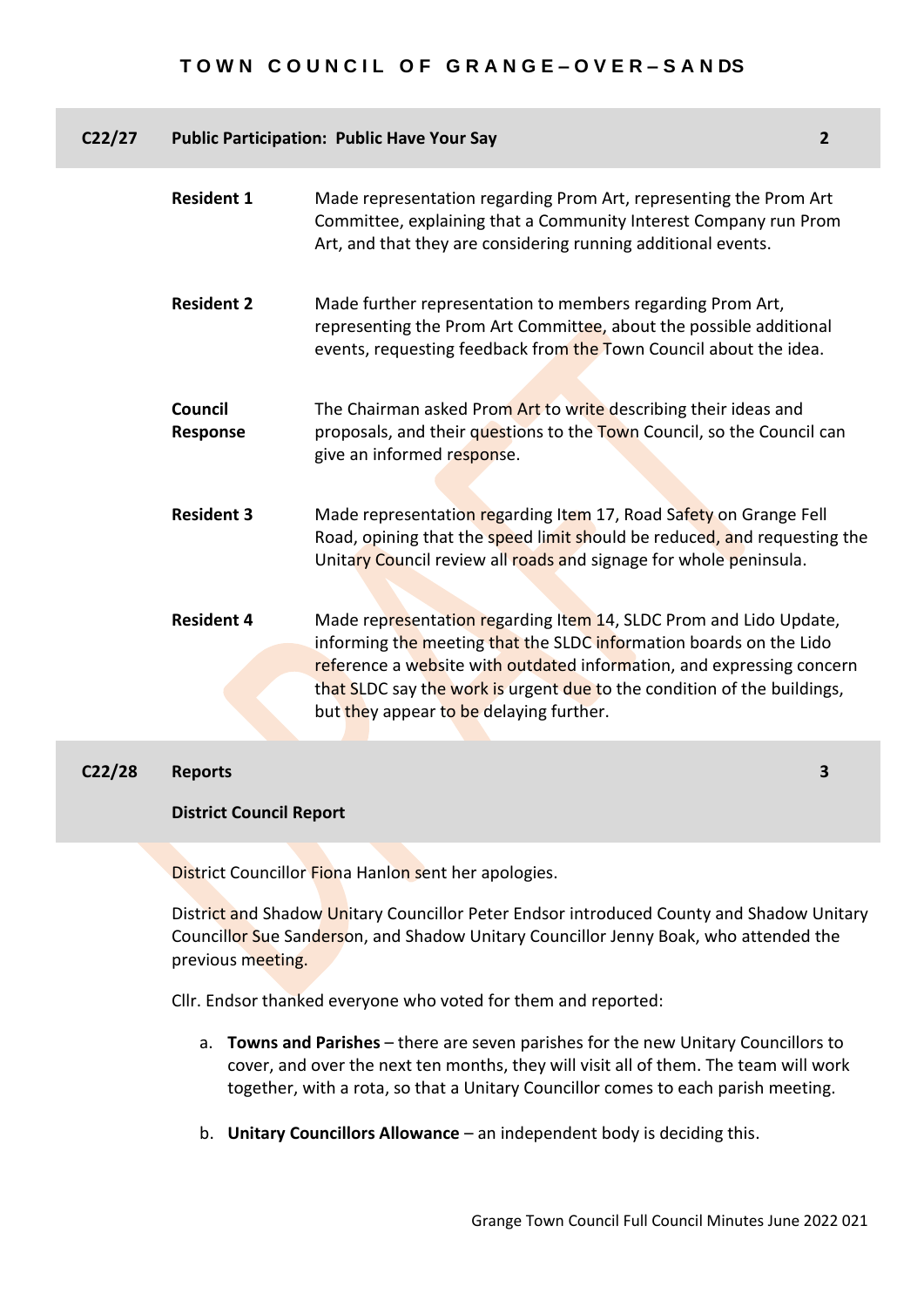- c. **Council Leader**  Cllr. Jonathan Brooke was elected Leader at the first meeting of the new Authority.
- d. **District Council** all the Councillors continue to work with residents, representing them in a wide variety of areas, including street parking signs, parking problems, planning, damaged walls, pot holes and overhanging trees. Cllr. Endsor supports the Community Hub, attending the Loving Earth exhibition at the Victoria Hall.
- e. **Lido**  Cllr. Endsor attended a meeting of Save Grange Lido Community Business Society and Eden North, which was very encouraging.

### **County Council Report**

County Councillor Bill Wearing reported:

- a. **Road Safety on Grange Fell Road** the County Traffic Team are aware of the accident here and the problems with Grange Fell Road. As there is currently a police investigation, he made no further comment.
- b. **Grange Flood Group** a meeting of the Windermere Road Residents Flood Group took place. It is hoped to start work on phase one of the flood mitigation works this summer. Windermere Road car park will be closed during the work. The upstream works are already complete and are effective.
- c. **Westmoreland and Furness Unitary Council** Cllr. Wearing continues to work alongside Shadow Unitary Councillors for a smooth transition to the new Authority.

Cllr. Thomas asked about coach parking provision if the Windermere Road car park is closed, and asked if Lloyds Bank mobile service, which uses the car park, had been informed.

Cllr. Wearing replied that they would aim to keep a section open for coaches and that they would contact Lloyds Bank.

Cllr. Greenway asked if the traffic mitigation works for parking outside Kents Bank Station had been completed.

Cllr. Wearing replied that this work was in abeyance because Cross Bay Walks are coming to Grange, not Kents Bank, so the works are not currently required.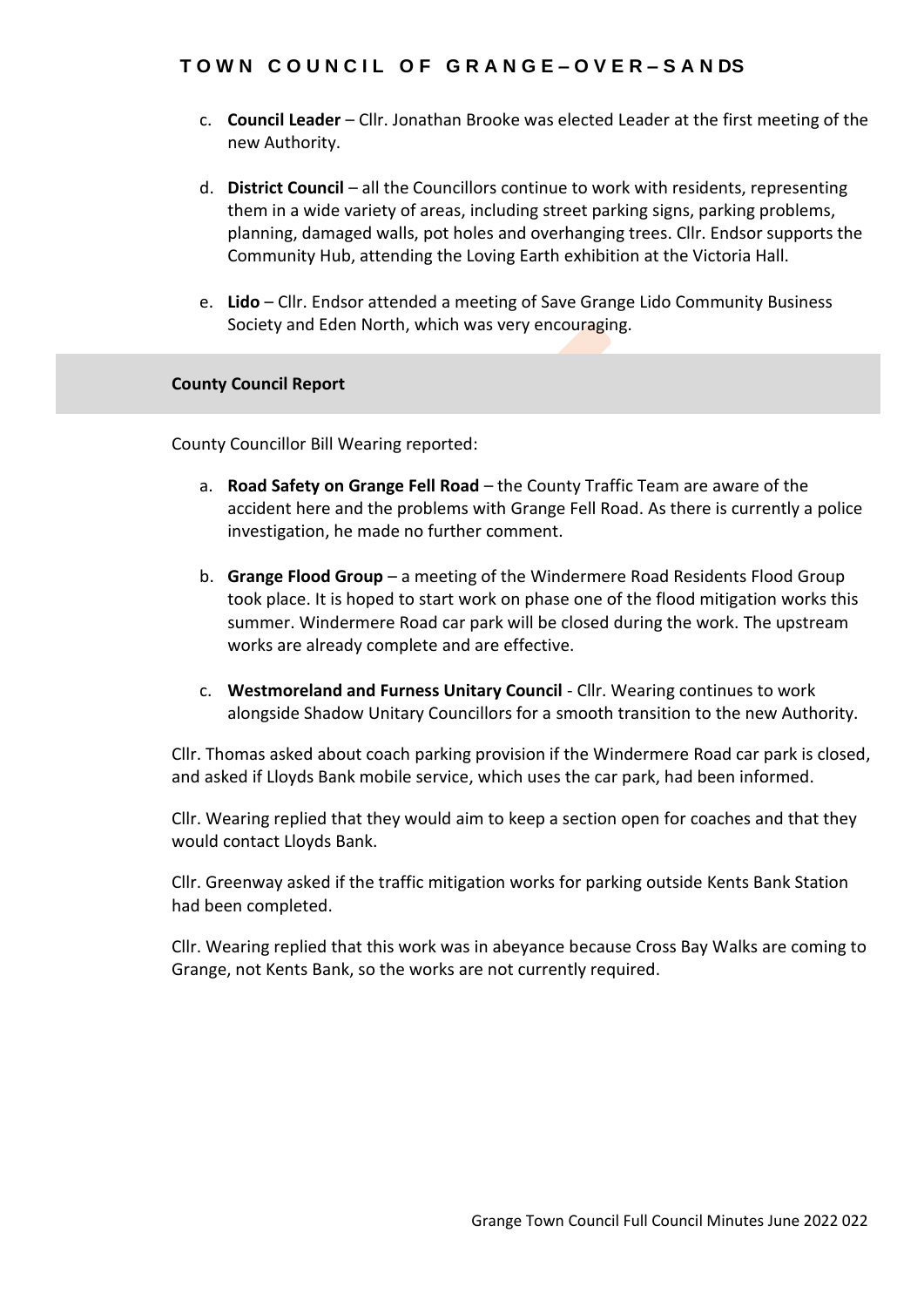#### **Shadow Unitary Council Report**

All the Shadow Unitary Councillors were present, the Chairman welcomed them and invited any questions.

Cllr. Greenway asked how the new Authority planned to engage with the parishes and whether an equivalent of the Local Area Partnership would be considered.

Cllr. Sanderson responded that working with communities is central to the ethos of the new Authority and they are committed to working with the parishes.

#### **Mayor's Report**

Mayor Cllr. Tricia Thomas reported that she had taken part in the Platinum Jubilee celebrations, holding a Crafty Crowns workshop at the Victoria Hall, judging a shop window display competition, attending the Community Hub and PEAT Loving Earth exhibition, the Churches Together Picnic in St. Charles Field and the Picnic in the Park and Band Concert.

The Mayor thanked the Community Bay Singers and Sands Band for their entertainment at the Jubilee Picnic, Flookburgh Band for the Band Concert, and Charity and Co for organising the 2022 Music in the Park season and providing refreshments throughout.

| C <sub>22/29</sub> |                 | <b>Minutes of the Previous Meeting</b>                                                                                                                           | 4 |
|--------------------|-----------------|------------------------------------------------------------------------------------------------------------------------------------------------------------------|---|
|                    | <b>RESOLVED</b> | That the Minutes of the Meeting of the Town Council held on Monday 9<br>May 2022 were accepted as a true record.                                                 |   |
| C <sub>22/30</sub> |                 | <b>Declarations of Interests and Dispensations</b>                                                                                                               | 5 |
|                    | <b>NOTED</b>    | There were no requests received for dispensations or declarations of<br>interest.                                                                                |   |
| C <sub>2</sub> /31 |                 | Public Bodies (Admission to Meetings) Act 1960 - Excluded Item                                                                                                   | 6 |
|                    | <b>RESOLVED</b> | That no items should be considered without the presence of the press and<br>public, pursuant to the Public Bodies (Admission to Meetings) Act 1960<br>Section 2. |   |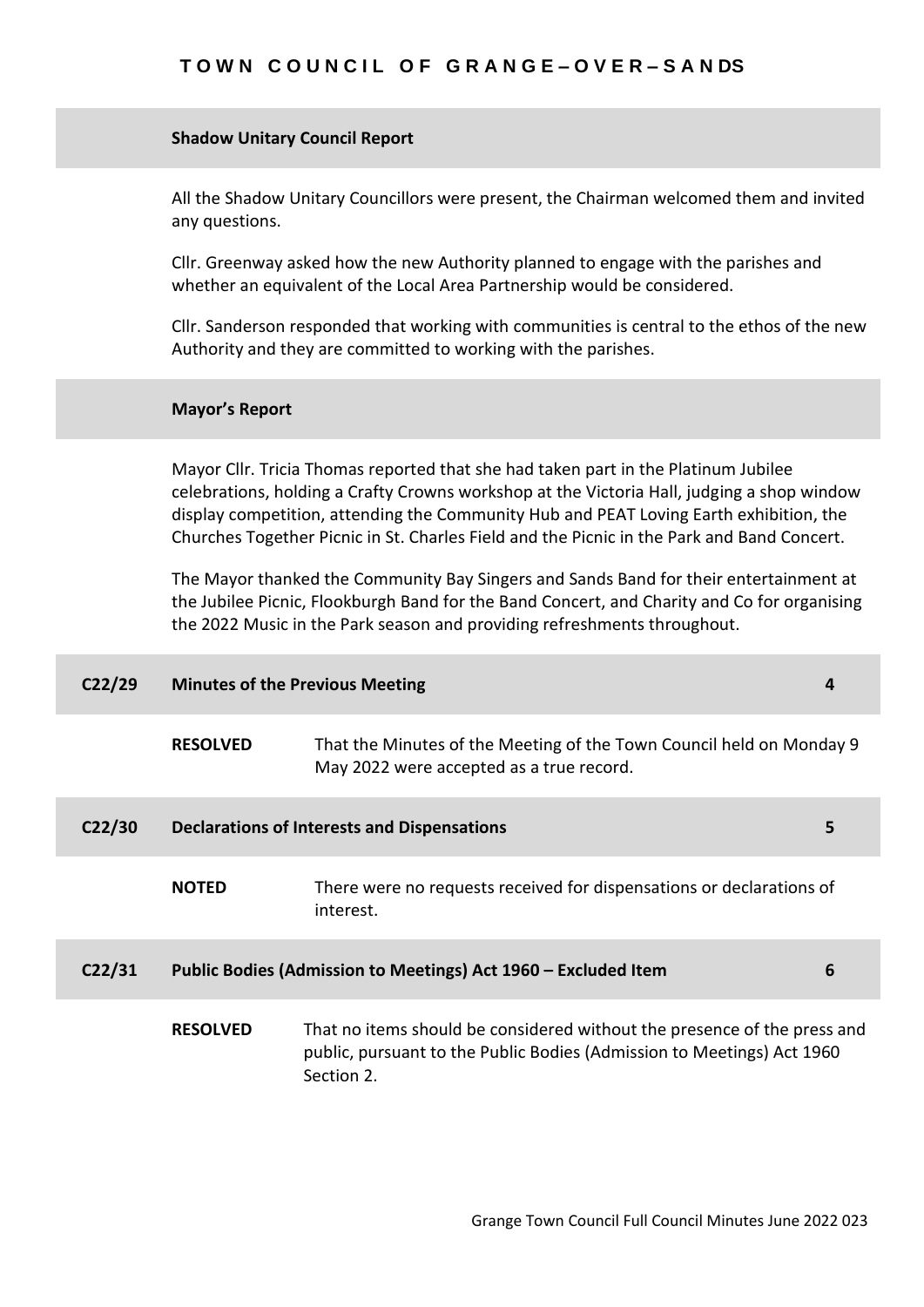### **C22/32 Planning Report 7**

**1. Members considered the following full or outline planning permission/reserved matters/discharge of conditions/listed building/change of use/advertising consent or appeal:**

The following applications to be considered for full or outline planning permission/reserved matters/discharge of conditions/listed building/change of use/advertising consent or appeal:

### a. **SL/2022/0425 6 Meadow Grove** Extension & alterations FULL PLANNING

### **RESOLVED**

#### **NO OBJECTION**

Grange Town Council requests that permission is only granted on the condition that use is limited to ancillary domestic use and the development is not used as holiday accommodation.

#### b. **SL/2022/0433 Age Concern UK, Lindale Road**

Discharge of condition 8 (offsite footway improvements) attached to planning permission SL/2019/0758 DISCHARGE CONDITIONS **RESOLVED NO OBJECTION**

#### c. **SL/2022/0434 Age Concern UK Lindale Road**

Discharge of condition 4 (cast posts) attached to planning permission SL/2019/0758 DISCHARGE CONDITIONS **RESOLVED NO OBJECTION**

#### d. **SL/2021/0827 Springfield, Methven Road**

Demolition of existing dwelling, erection of 3 dwellings, landscape enhancement scheme & surface water attenuation infrastructure.

SLDC has received additional plans and information for the above application that you may wish to comment upon.

# **RESOLVED**

## **OBJECTION**

Grange Town Council reiterates the OBJECTION made previously to the application on the following grounds: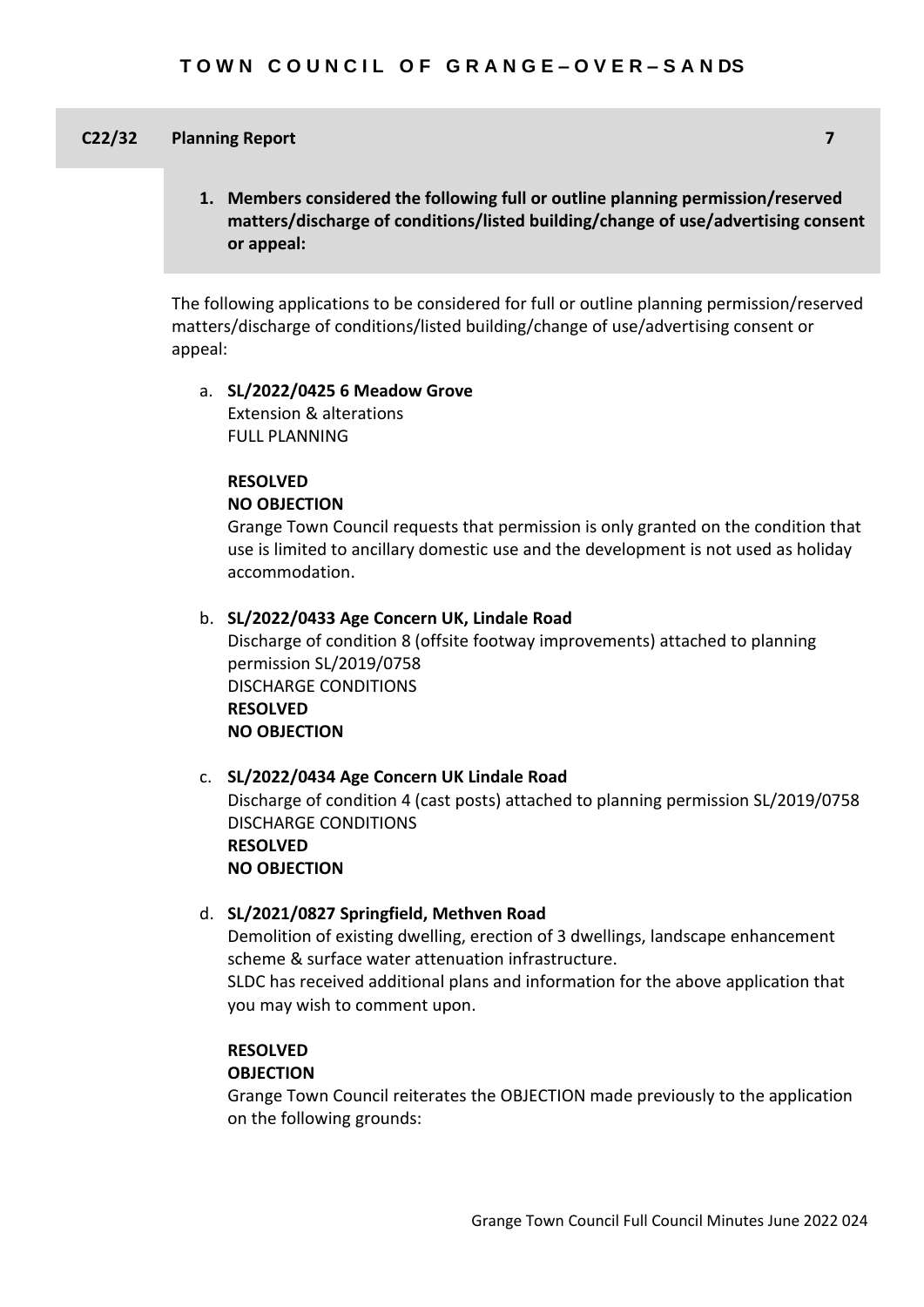# 1. **Overdevelopment**

Building 3 four-bed houses on this site constitutes over-development. Four bedrooms suggests family occupation, but there is no outside space for the homes. The plans are inappropriate to the size of the site.

# 2. **Inaccurate Application**

These are described as Starter Homes – this is unrealistic in the current market climate – they are not Starter Homes or 'affordable.'

# 3. **Overlooking and Loss of Privacy**

The proposed plans would constitute unacceptable overlooking of neighbouring properties and subsequent loss of privacy.

# 4. **Highways Access**

It is clear from the plans and other responses that there are access problems onto the highway that cannot be overcome.

# 5. **Planting**

The Planting Plan is completely unsuitable and would cause problems in the future.

# 6. **Neighbourhood Plan Design Guide**

The materials proposed are out of keeping with the Design Guide, which is a legal document.

# 7. **Out of Character**

The proposed flat rooves are out of keeping with the character of the area.

# 8. **Accessible and Adaptable Dwellings**

This proposal doesn't comply with M4(2) requirements for Accessible and Adaptable Dwellings. The previous application for the site was compliant and it is not clear why this one can't be.

# e. **SL/2022/0464 3 Kilmidyke Drive**

Replacement of existing conservatory with extension FULL PLANNING *No response was made as there was no information on the SLDC website.*

# f. **SL/2022/0485 7 Abbots Close**

Proposed single storey side extension to form new utility room FULL PLANNING

**RESOLVED NO OBJECTION**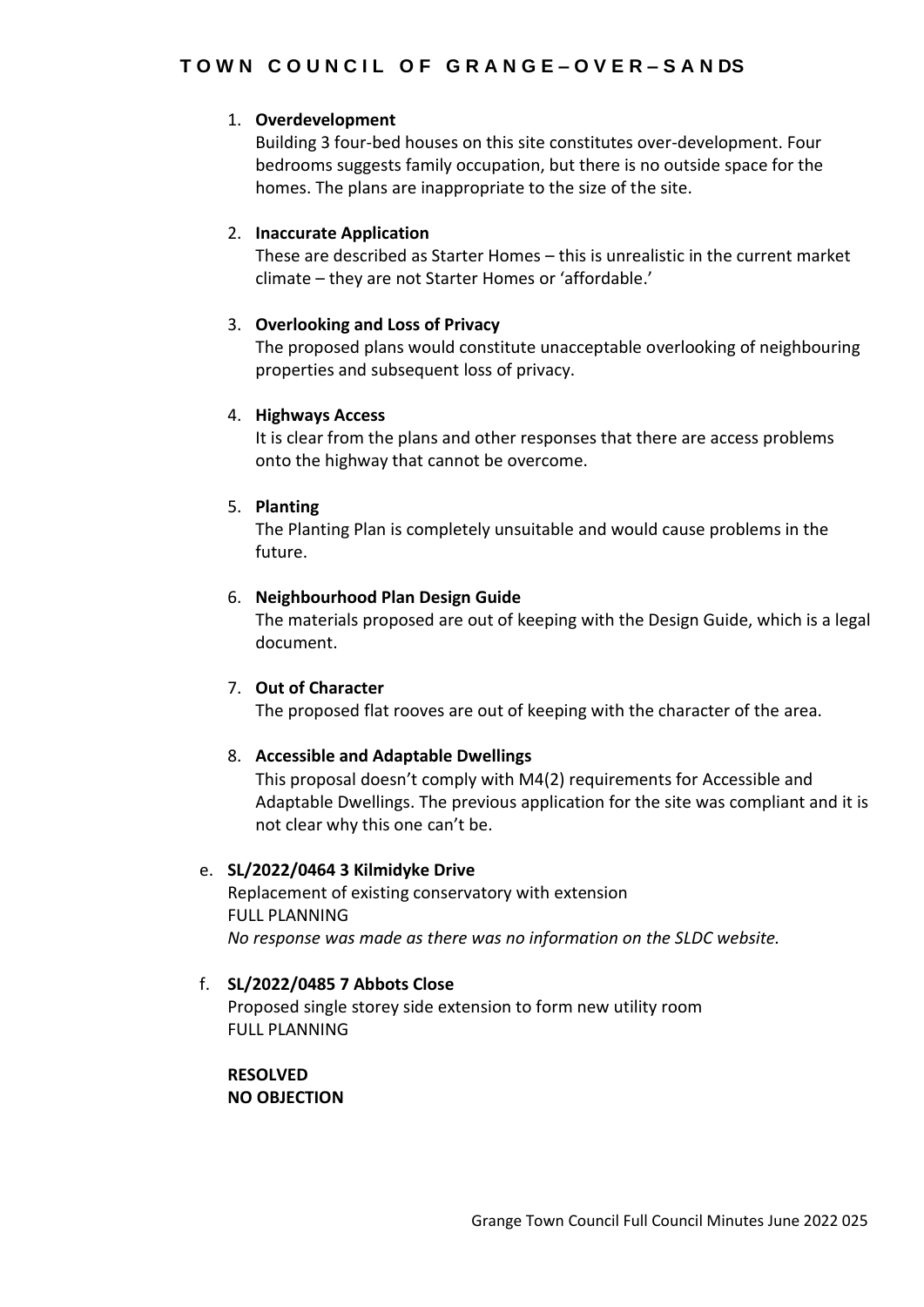# g. **SL/2022/0505 Linksfield Cartmel Road**

Enlargement of existing garage building including rear extension to and installation of balcony, to form gym / games room, study / hobby room, shower and patio area. FULL PLANNING

#### **RESOLVED NO OBJECTION**

Grange Town Council requests that permission is only granted on the condition that use is limited to ancillary domestic use and the development is not used as holiday accommodation. This was a condition of the previous planning permission granted at this site.

h. SL/2021/0802 Rear of Derlyn, Charney Road Dwelling & garage *AMENDED PLANS - SLDC has received additional plans and information for the above application that you may wish to comment upon.*

# **RESOLVED**

# **OBJECTION**

Grange Town Council OBJECTS to the application on the following grounds:

The proposed shed is located immediately beneath the canopy of a large beech tree, in its root protection zone.

Locating the shed there would cause damage to the tree by impacting the roots and preventing rainfall getting to the roots.

- **2. Decisions - Members noted that the following decisions had been made since the last Full Council meeting:**
	- a. SL/2022/0268 Lingwood Park Cartmel Road Discharge of Conditions Approve
	- b. SL/2021/0900 Saddle Stones 2 Charney Fold FULL PLANNING Grant with Conditions
	- c. SL/2022/0204 Arnmore 18 Yew Tree Road FULL PLANNING Grant with Conditions
	- d. SL/2022/0250 Granville 3 Methven Terrace Kents Bank Road FULL PLANNING Grant with Conditions
	- e. SL/2022/0085 Nutwood Medical Centre ADVERTISEMENT Advert Grant with **Conditions**
	- f. SL/2022/0084 Nutwood Medical Practice FULL PLANNING Grant with Conditions
	- g. SL/2022/0349 Holme Farm Meathop Road RETROSPECTIVE FULL Grant with **Conditions**
	- h. SL/2022/0381 2 Blackthorn Gardens FULL PLANNING Withdrawn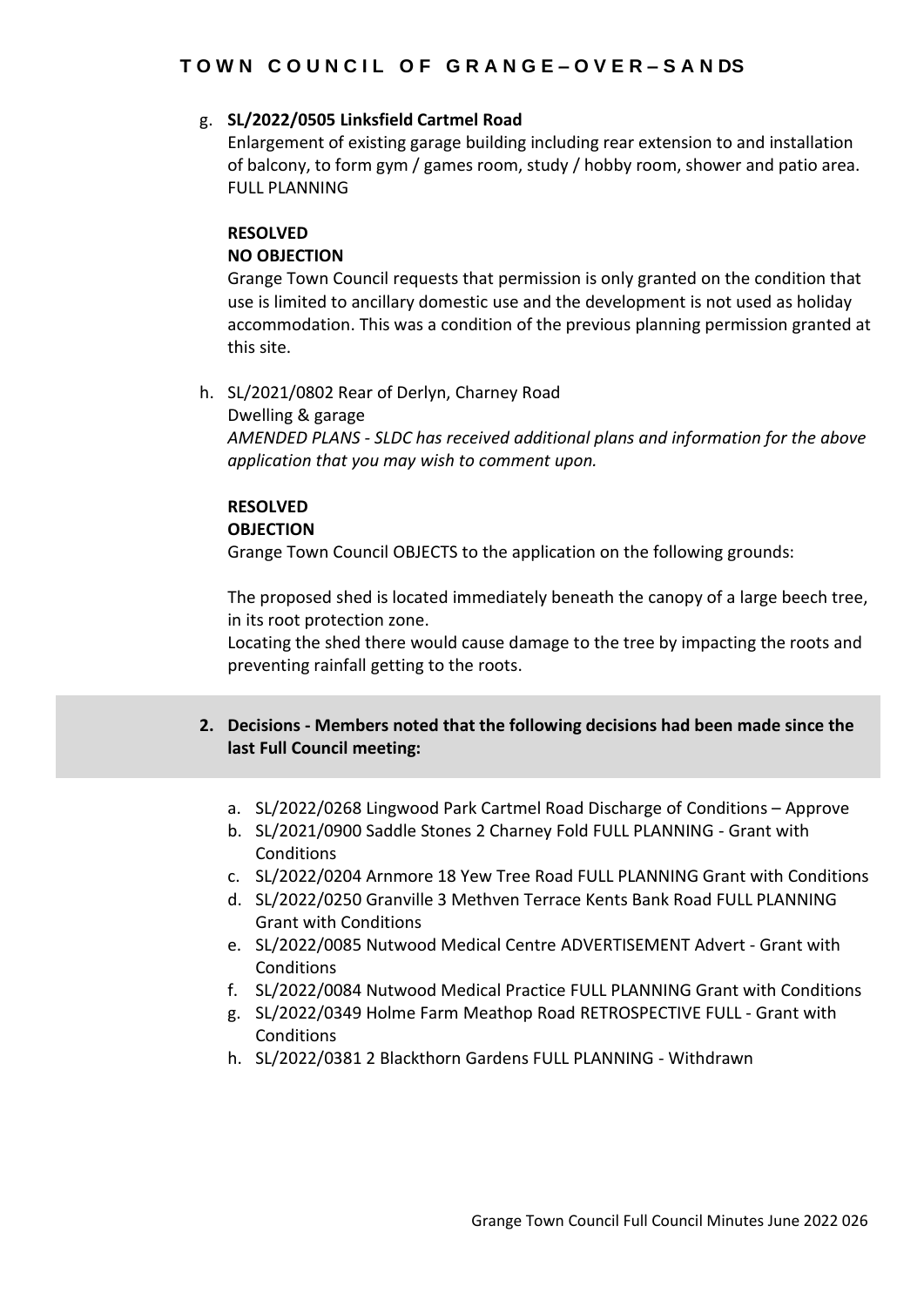| C <sub>22/33</sub> | <b>Finance - Monthly Payments</b>  |                                                                                                                                                                                                    | 8 |
|--------------------|------------------------------------|----------------------------------------------------------------------------------------------------------------------------------------------------------------------------------------------------|---|
| a.                 | <b>Verification of Expenditure</b> |                                                                                                                                                                                                    |   |
|                    | <b>NOTED</b>                       | That prior to the meeting two Councillors verified invoices received and<br>payments made since the last full council meeting prior to the council<br>meeting and could verify their authenticity. |   |
|                    |                                    | b. Verification of Accounts Reconciliation                                                                                                                                                         |   |
|                    | <b>NOTED</b>                       | That prior to the meeting two Councillors verified that the monthly bank<br>reconciliation had taken place.                                                                                        |   |
| c.                 | <b>Approval of Payments</b>        |                                                                                                                                                                                                    |   |
|                    | <b>RESOLVED</b>                    | That the payments of the accounts and wages for this finance period as<br>recorded in the payments list were approved as below.                                                                    |   |
| d.                 |                                    | Identification of Councillors to approve next finance period payments                                                                                                                              |   |
|                    | <b>RESOLVED</b>                    | That Clirs Mason and Logan would verify the invoices and payments for the<br>next payment period.                                                                                                  |   |
| e.                 |                                    | Identification of Councillors to complete online authorisation of payments                                                                                                                         |   |
|                    | <b>RESOLVED</b>                    | That Cllrs Greenway and A. Walmsley would complete online authorisation<br>of payments for the next payment period.                                                                                |   |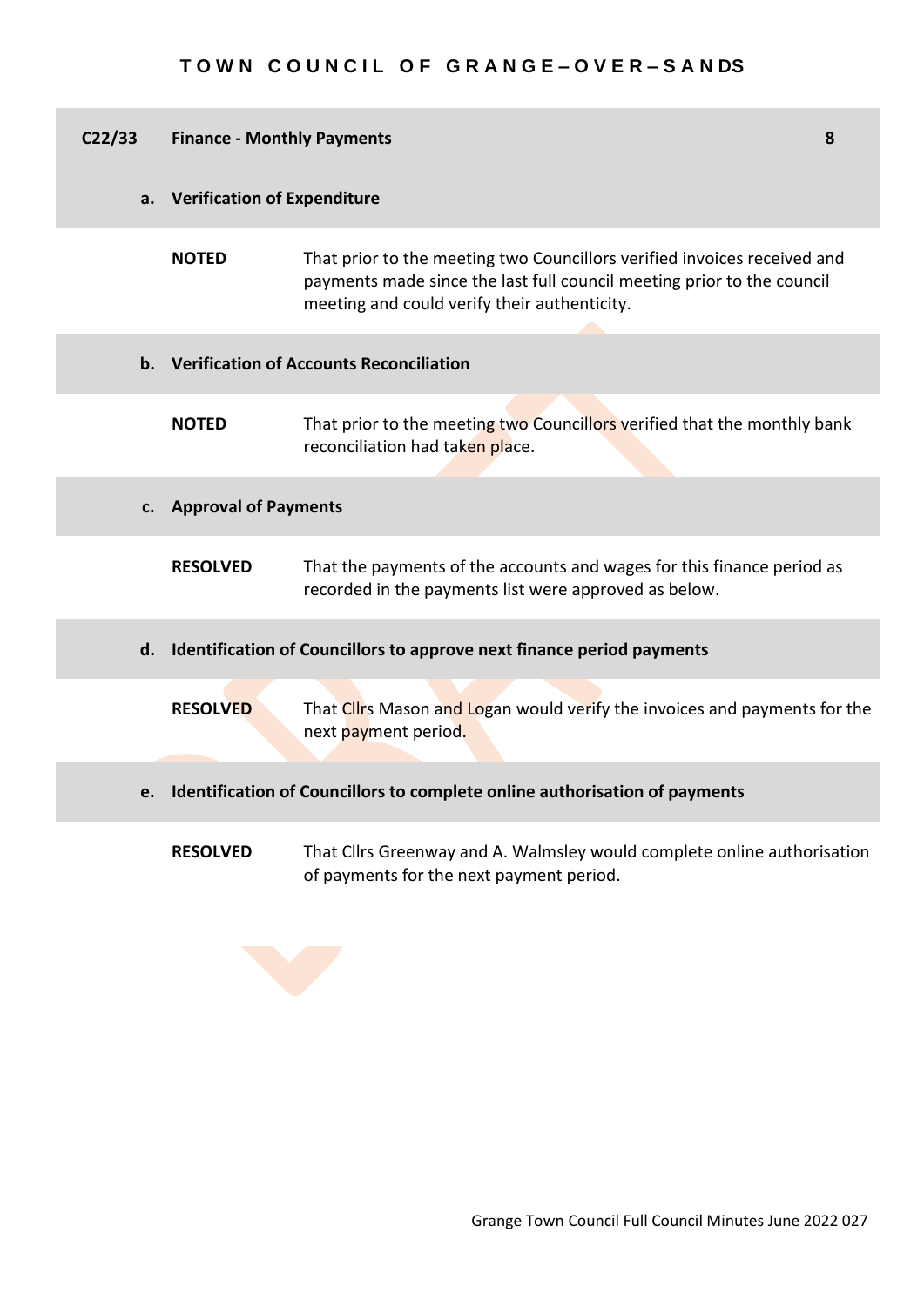|                                                                                        | <b>Accounts for Payment</b>                                                       | £                                                                                                                                       |
|----------------------------------------------------------------------------------------|-----------------------------------------------------------------------------------|-----------------------------------------------------------------------------------------------------------------------------------------|
|                                                                                        | <b>Bank Account No. 1 - Direct Debit</b>                                          |                                                                                                                                         |
|                                                                                        | <b>Bank Account No. 1 - Cheque</b>                                                |                                                                                                                                         |
|                                                                                        | <b>Total Bank Account No. 1</b>                                                   | £<br>$\blacksquare$                                                                                                                     |
|                                                                                        | <b>Bank Account No. 2 - Direct Debits</b>                                         |                                                                                                                                         |
| 39                                                                                     | Lloyds Bank Plc - Card May 2022 - Monthly fee<br>3.00                             |                                                                                                                                         |
|                                                                                        | 66.00<br>39a Dunelm - Cushions for Yoga                                           |                                                                                                                                         |
|                                                                                        | 83.76<br>39b Cook Serve Enjoy - Mugs & water bottles                              |                                                                                                                                         |
|                                                                                        | 199.99<br>39c Vax Ltd - Blade 4 cordless vacuum cleaner (VHSG donation)           |                                                                                                                                         |
|                                                                                        | 4.45<br>39d Winston - Jubilee bunting                                             |                                                                                                                                         |
|                                                                                        | 24.99<br>39e Little Eskimo Ltd - Commonwealth bunting                             |                                                                                                                                         |
|                                                                                        | 110.25<br>39f Vistaprint - Jubilee banners                                        | 492.44                                                                                                                                  |
| 40                                                                                     | SLDC - 3/10 Non Dom Rates V Hall                                                  | 574.00                                                                                                                                  |
| 41                                                                                     | SLDC - 3/10 Non Dom Rates Rooms 1 & 3 / Council office                            | 155.00                                                                                                                                  |
| 42                                                                                     | SLDC - 3/10 Non Dom Rates Room 4                                                  | 87.00                                                                                                                                   |
| 43                                                                                     | Npower - Elec V Hall 01/04-30/04/22                                               | 312.40                                                                                                                                  |
| 44                                                                                     | Npower - Elec Church Hill PC 01/04-30/04/22                                       | 63.47                                                                                                                                   |
| 45                                                                                     | Npower - Elec Prom PC 01/04-30/04/22                                              | 21.45                                                                                                                                   |
| 46                                                                                     | Waterplus - Church Hill PC 07/05-07/06/22                                         | 49.28                                                                                                                                   |
| 47                                                                                     | Waterplus - Orn Gdns PC 07/05-07/06/22                                            | 63.69                                                                                                                                   |
| 48                                                                                     | Plusnet - Tel & Broadband - Rental to 08/07/22 Calls to 09/06/22                  | 39.71                                                                                                                                   |
| 49                                                                                     | Sage - Support 01/06-30/06/22                                                     | 86.40                                                                                                                                   |
|                                                                                        | <b>Bank Account No. 2 - Direct Bank Payments</b>                                  |                                                                                                                                         |
|                                                                                        |                                                                                   |                                                                                                                                         |
|                                                                                        |                                                                                   |                                                                                                                                         |
|                                                                                        | Lancasters - Sandpaper & Hammerite paint for benches                              |                                                                                                                                         |
|                                                                                        | Westmorland Fire & Security - Maint. charge for fire alarm (green units)<br>60.00 |                                                                                                                                         |
|                                                                                        | Westmorland Fire & Security - Maint. charge for fire alarm (red units)<br>60.00   |                                                                                                                                         |
|                                                                                        | JT Atkinson - Handrail wood for backstage ladder                                  |                                                                                                                                         |
|                                                                                        | PPL PRS Ltd - Performing Rights to 05/04/22 (recoverable)                         |                                                                                                                                         |
|                                                                                        | <b>YPO - Stationery</b>                                                           |                                                                                                                                         |
|                                                                                        | Abi & Tom's - 5 x Hanging baskets                                                 |                                                                                                                                         |
|                                                                                        | J Airey - Internal audit for 2nd half year 01/10/21-31/03/22                      |                                                                                                                                         |
|                                                                                        | Lamont Pridmore - Professional services 01/06/21-31/03/22                         |                                                                                                                                         |
|                                                                                        | Lengthsman - To 31/05/22                                                          |                                                                                                                                         |
|                                                                                        | Healthmatic - PC cleaning 01/06-30/06/22 & Wallgate unit for Orn Gdns PC          |                                                                                                                                         |
|                                                                                        | KTD - Photocopying 26/04-26/05/22                                                 |                                                                                                                                         |
|                                                                                        | SLDC - Rental Grange Fell allotments 01/07/22-30/06/23                            |                                                                                                                                         |
|                                                                                        | SLDC - Electricity recharge Ornamental Gdns PC 05/03/22-01/06/22                  |                                                                                                                                         |
| 55<br>56<br>57<br>58<br>59<br>60<br>61<br>62<br>63<br>64<br>65<br>66<br>67<br>68<br>69 | SLCC - Membership fees to 30/06/23 (approved C22/15(i))                           | 25.00<br>120.00<br>18.01<br>329.58<br>49.30<br>210.00<br>232.40<br>1,830.00<br>561.00<br>2,349.00<br>18.16<br>477.00<br>60.73<br>270.00 |
| 70                                                                                     | Flookburgh Band - Bandstand concert 05/06/22                                      | 100.00                                                                                                                                  |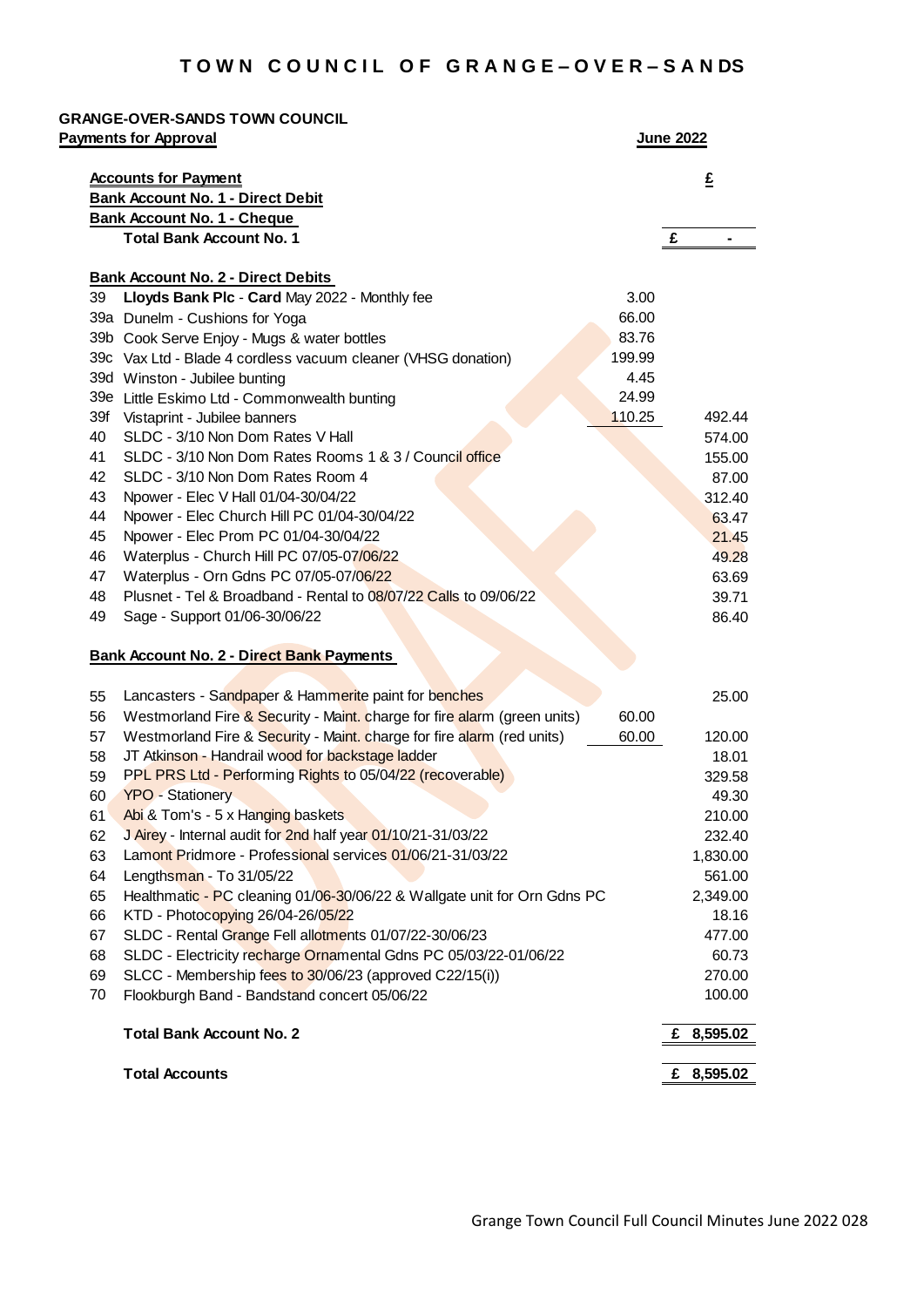|                                                          | Page 2                                                                  |   |             |
|----------------------------------------------------------|-------------------------------------------------------------------------|---|-------------|
|                                                          | Salaries, PAYE & N.I. (Bank Account No. 2)                              |   |             |
|                                                          | <b>Total Salaries</b>                                                   |   | £ 5,746.64  |
|                                                          | HMRC PAYE & NI - Tax Month 2                                            |   | 2,087.90    |
|                                                          | LG Pension Scheme Month 2 - Employer payment                            |   | 2,194.63    |
|                                                          |                                                                         |   | £10,029.17  |
|                                                          | <b>Total Bank Account No. 2</b>                                         |   | £ 18,624.19 |
|                                                          |                                                                         |   |             |
|                                                          | Total all payments for approval                                         |   | £ 18,624.19 |
|                                                          | <b>Accounts paid in previous month</b>                                  |   |             |
|                                                          | <b>Bank Account No. 1</b>                                               |   |             |
|                                                          | <b>Direct Debits</b>                                                    |   |             |
|                                                          | <b>Cheques</b>                                                          |   |             |
|                                                          | <b>Bank Account No. 2</b>                                               |   |             |
|                                                          |                                                                         |   |             |
|                                                          | <b>Direct Debits</b>                                                    |   |             |
| 50                                                       | Waterplus - Church Hill PC 07/04-07/05/22                               |   | 45.72       |
| 51                                                       | Waterplus - Orn Gdns PC 07/03-07/05/22                                  |   | 66.07       |
| 52                                                       | Plusnet - Tel & Broadband - Rental to 08/06/22 Calls to 08/05/22        |   | 39.60       |
|                                                          |                                                                         |   |             |
|                                                          | Direct Bank Payments (Not yet approved)                                 |   |             |
| 53                                                       | Matthew Lambeth - Repairs to Crazy Golf                                 |   | 800.00      |
| 54                                                       | Just Projectors - HDMI cables & Epson EB-982W Projector (VHSG donation) |   | 703.20      |
|                                                          | replacement of stolen projector                                         |   |             |
|                                                          | <b>Total Accounts paid in previous month</b>                            | £ | 1,654.59    |
|                                                          |                                                                         |   |             |
|                                                          | <b>Grand Total</b>                                                      |   | £ 20,278.78 |
|                                                          | <b>Bank Balances</b>                                                    |   |             |
|                                                          | Bank Account No. 1 As at 31/05/22                                       |   | 188,836.15  |
|                                                          | Bank Account No. 2 As at 31/05/22                                       |   | 189,330.83  |
| <b>Transfer to Petty Cash account to replenish float</b> |                                                                         |   | 22.00       |
|                                                          |                                                                         |   |             |
|                                                          |                                                                         |   |             |
|                                                          | Dated                                                                   |   |             |

# **C22/34 Finance and Governance – Internal Audit 9**

The Internal Audit took place on 18 May 2022. Members noted the Internal Audit Reports, and that the Town Council is fully compliant with the Account and Audit Regulations*.*

#### **RESOLVED**

That the Internal Audit Reports, dated 18 May 2022, were approved.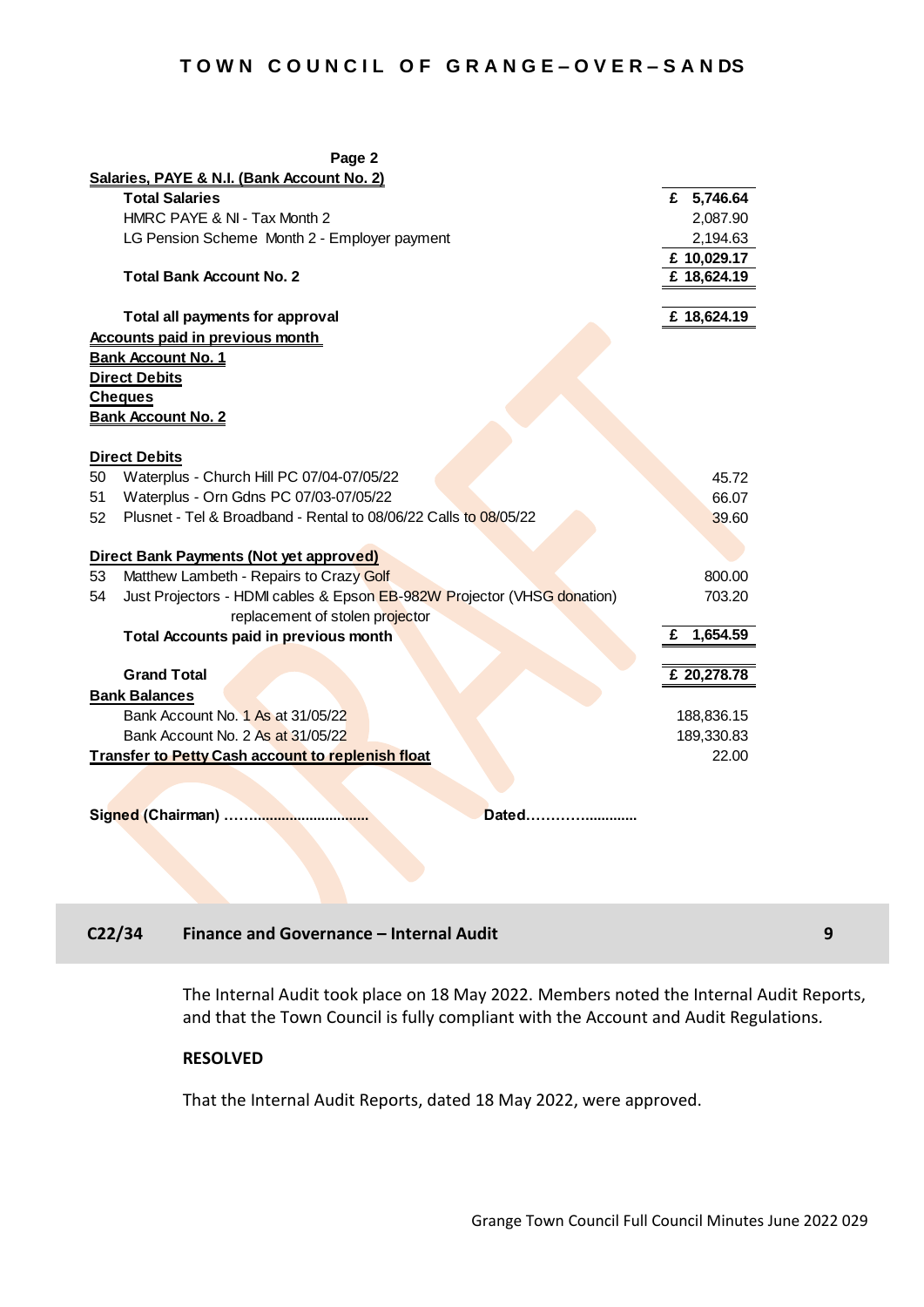## **C22/35 Finance and Governance – External Audit – Annual Governance and Accountability Return <sup>10</sup>**

a. Members considered the Annual Governance Statement in the Annual Governance and Accountability Return for the year ended 31 March 2022.

#### **RESOLVED**

That the Annual Governance Statement in the Annual Governance and Accountability Return for the year ended 31 March 2022 was approved*.*

b. Members considered the Accounting Statements in the Annual Governance and Accountability Return for the year ended 31 March 2022*.*

#### **RESOLVED**

That the Accounting Statements in the Annual Governance and Accountability Return for the year ended 31 March 2022 was approved*.*

c. To authorise the Chairman and Town Clerk (Responsible Financial Officer) to sign the statements.

#### **RESOLVED**

That the Chairman and Town Clerk (Responsible Financial Officer) were authorised to sign the Annual Governance Statement and the Statement of Accounts in the Annual Return for the year ended 31 March 2022.

d. To authorise the submission of the Annual Governance and Accountability Return for the year ended 31 March 2022 for External Audit to commence following the prescribed period for public examination from 14 June 2022 to 29 July 2022.

#### **RESOLVED**

That the submission of the Annual Return for the year ended 31 March 2021 for External Audit following the prescribed period for public examination from 15 June 2021 to 26 July 2021 was authorised.

#### **C22/36 Finance and Governance 11**

#### a. **Reserves**

Members reviewed the Reserves Policy and considered the reserves allocation at the opening of the new financial year, noting that the following payments were already resolved:

*Works resolved - Chimney removal Jan 2022 (C21/160) £4,150 Works resolved - Street Workout Equipment Mar 2022 (C21/191) £27,088*

Grange Town Council Full Council Minutes June 2022 030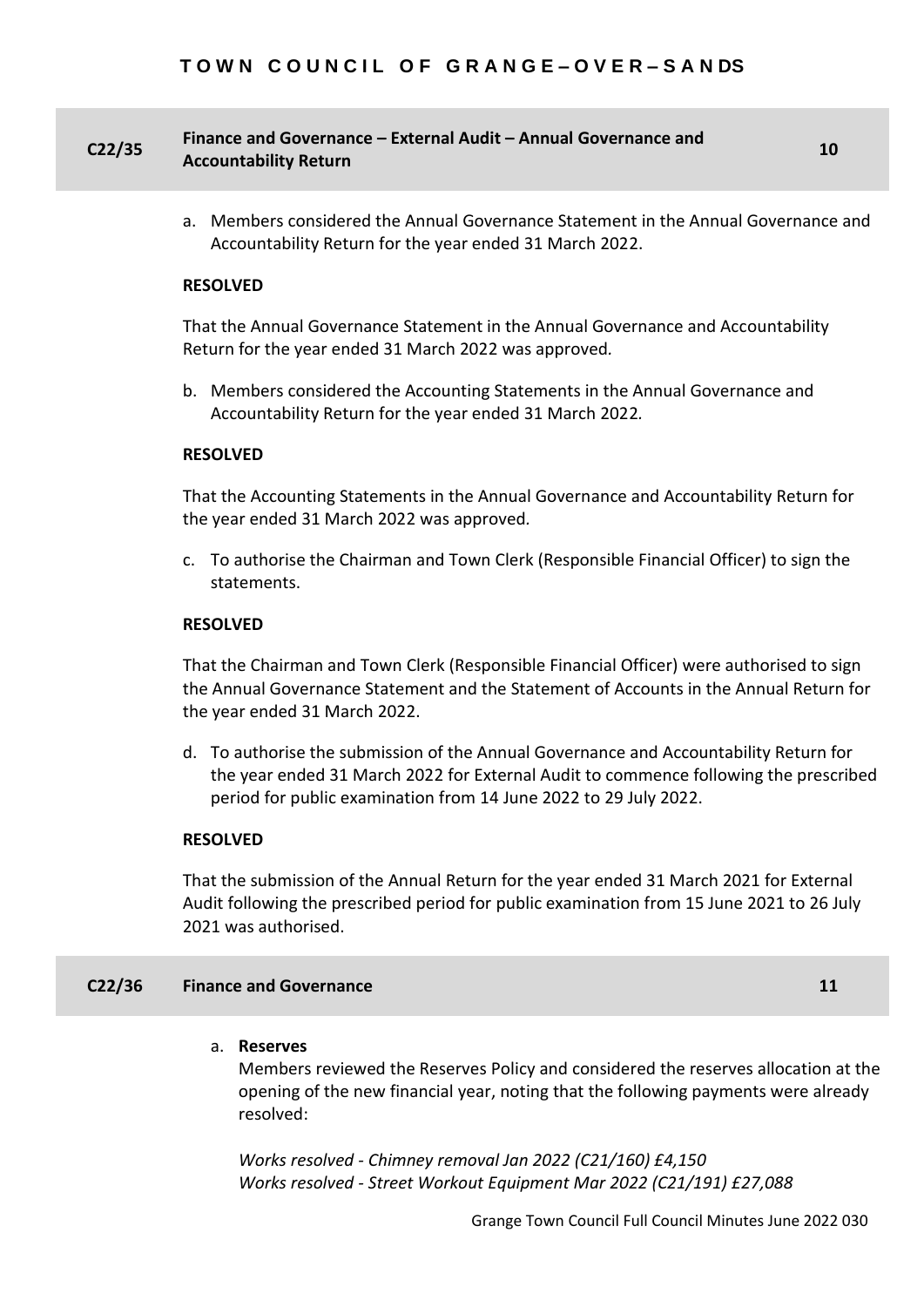### **RESOLVED**

That the Reserves were allocated as below:

| Opening Reserves 2021-22 resolved June 2022         | £       |
|-----------------------------------------------------|---------|
| <b>General Reserve</b>                              |         |
| Council                                             | 100,223 |
| <b>Earmarked Reserve</b>                            |         |
| Works resolved - Chimney removal Jan 2022 (C21/160) | 4,150   |
| Works resolved - Street Workout Equipment Mar 2022  |         |
| (C21/191)                                           | 27,088  |
| Photocopier replacement                             | 3,969   |
| Victoria Hall (includes £50k for boilers as quoted) | 90,000  |
| <b>Public Conveniences</b>                          | 15,000  |
| Recreation, Play and Culture                        | 35,000  |
| Allotments (to maintain existing and set up new)    | 12,000  |
| <b>Public Domain</b>                                | 10,000  |
| <b>Professional Fees</b>                            | 1,000   |
| <b>Public Works Loan Board</b>                      | 6,039   |
| <b>Reserves per AGAR Box 7 March 2022</b>           | 304,469 |
|                                                     |         |

Reserves excluding resolved works and PWLB 263,223

# b. **Standing Orders Update**

Members noted that Model Standing Order 18 in the NALC Model Standing Orders 2018 (England) was updated April 2022. This concerns Financial Controls and Procurement. Members considered update to Grange Town Council Standing Orders*.*

# **RESOLVED**

That the updated Grange Town Council Standing Orders were approved.

# c. **Statement of Tenders and Contracts – Transparency Code**

Members noted the Statement of Tenders and Contracts, dated 16 May 2022, as required for publication on the Town Council website by the 2015 Transparency Code.

# d. **Office Printer/Photocopier**

Members noted correspondence from KTD Ltd and considered purchase of replacement printer/photocopier as quoted*.*

### **RESOLVED**

That the purchase of replacement printer/photocopier from KTC Ltd as quoted £3,674.00 (plus VAT) and £295.00 (plus VAT) delivery and installation was approved.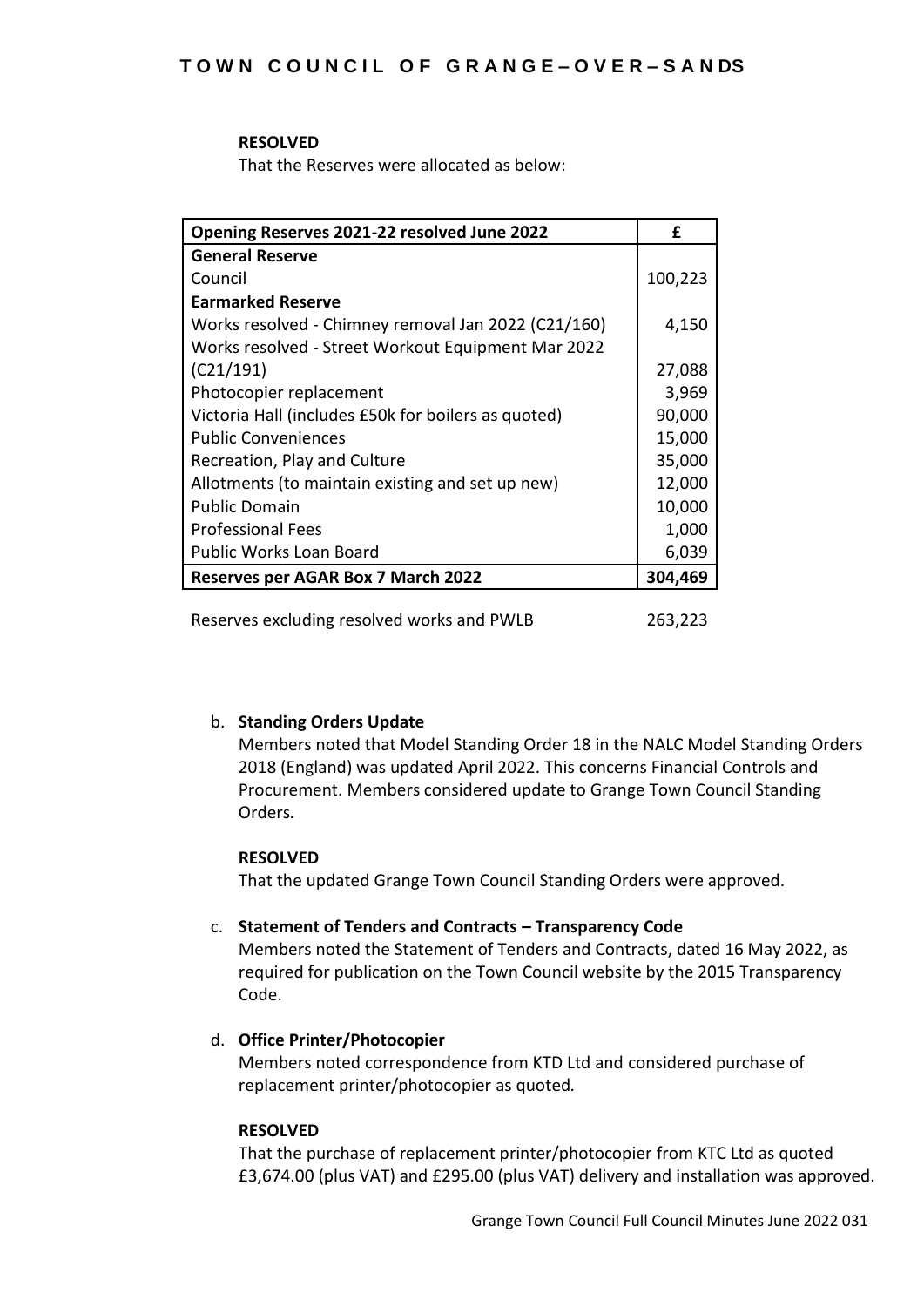## e. **Insurance**

At the previous Town Council meeting, it was noted that the Council's insurance is due for renewal on 1 July and the Council was due to enter the second year of a three-year agreement.

Members noted correspondence received 6 June 2022 from James Hallam Insurance, that the insurance company will not be honouring the 3-year contract. Quotes are being sought*.*

Members noted that, given the short notice, a delegated decision will be made to ensure that insurance remains in place.

| C22/37             | <b>Consultations</b>                                                             | 12 |
|--------------------|----------------------------------------------------------------------------------|----|
|                    | There were no consultations.                                                     |    |
| C <sub>22/38</sub> | <b>Updates from Members</b>                                                      | 13 |
|                    | Members received the following updates from Councillors on works in progress and |    |

a. **Cllr. Thomas – Cumbria Better Connected.**

meetings and events attended, including:

There is no update on recruiting staff for Grange Station and no current plans to close it. 13% trains in the last month were cancelled. The Mobility Scooter Map is being refreshed and Morecambe Bay Partnership have commissioned a study about a cycle way at Arnside.

b. **Cllr. Thomas – Lengthsman Update - Squirrel Seats and Charney Well Lane bench.** The Lengthsman is re-painting the squirrel benches and has repaired the bench at Charney Well Lane.

| C <sub>22/39</sub> | $\blacksquare$ SLDC Promenade and Lido Refurbishment and Prom Playground Update $\blacksquare$ |  |
|--------------------|------------------------------------------------------------------------------------------------|--|
|                    |                                                                                                |  |

# a. **SLDC Prom and Lido Update**

Members noted the update received from SLDC 26 May 2022, circulated, and as below:

# *Grange Lido and Promenade Update*

Grange Town Council Full Council Minutes June 2022 032 *Grange Lido and promenade works are progressing, with IBI Architects issuing all first pass architectural construction information on Friday 19th May together with the updated landscape general arrangement drawings. These are being interrogated by Building Control and R G Parkins Structural Engineers to ensure compliance and will provide further commentary on repair techniques to the pool lining as well as the colonnades to the north and south building, but this is a major step forward. Detailed feedback is also needed regarding concrete repairs, proposed repair techniques and processes as well as drainage design to the pool and surrounding area, but these continue at pace and are expected to be*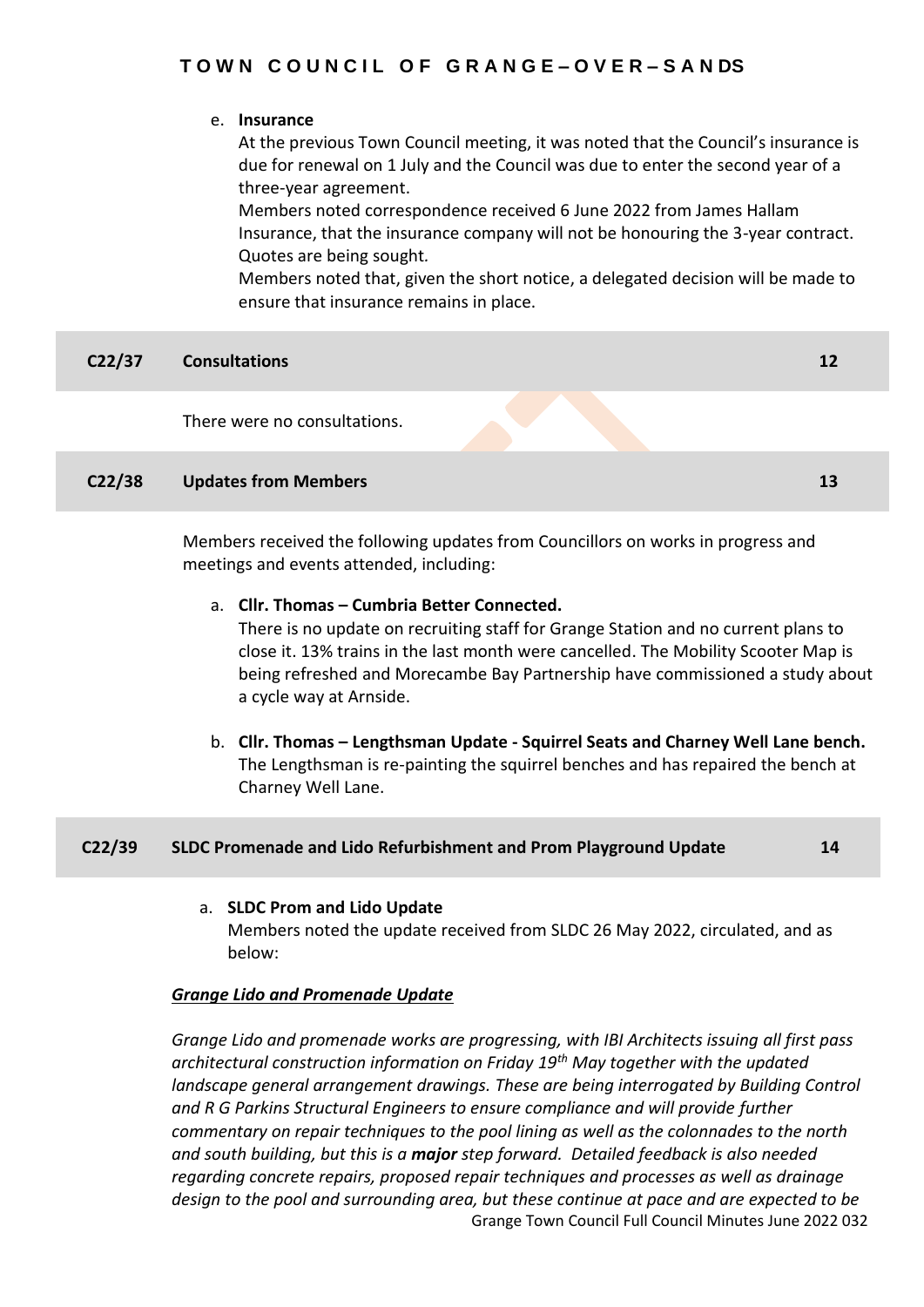*resolved in the next couple of weeks. We have commissioned Maker Construction to undertake a further concrete survey on the Lido (6th June) which may well reveal an alternative repair method, potentially creating both time and cost savings - which in turn can be utilised elsewhere. Within the last couple of weeks a number of design issues have been resolved via various meetings. I am meeting with Save Grange Lido's today to provide commentary on the design which has been driven by survey information on site, Planning, Conservation and Building Control.* 

*We recently appointed alternative structural engineers to the scheme and they have taken a refreshing approach, which is serving and progressing works with the Lido and Promenade. All parties are working towards the completion of all technical issues by the end of June. This will enable us to issue a revised schedule of works and allow the formation of a legal contract with a fixed start date. Weekly meetings continue and we are all working tirelessly to get on site within the next 3 months, subject to the certain caveats such as discharging current planning conditions etc. I will keep you updated as each milestone is achieved.*

# b. **SLDC Prom Playground**

Members noted correspondence received from SLDC 27 May 2022, circulated, and as below:

*I would just like to let you know that due to the current condition we will be removing the train from the play area today. We have for the last year or so been trying to maintain this but can no longer ensure it is safe for children to play on. The Locality team will continue to maintain the existing equipment. The plans for the new play area have been drawn up and will be part of the larger Prom scheme. Unfortunately I am unable to confirm a start date. I am pushing for the play area to be one of the first elements to be installed and will keep you up to date with progress.* 

*I will also let you know if we deem it essential to close the play area.*

# **RESOLVED**

That SLDC would be asked for another update for the next Town Council meeting, and that the Town Council requested to see the plans for the new play area that that have been drawn up.

District Cllr. Endsor was asked to follow this up on behalf of the Town.

# **C22/40 Street Workout Equipment on Promenade 15**

Members noted that the installation of Street Workout equipment on the Prom, by Kompan Ltd and Luscombe Plant Hire Ltd was almost complete.

The Clerk was asked to find out if anything needs to be in place if commercial trainers use it to run classes.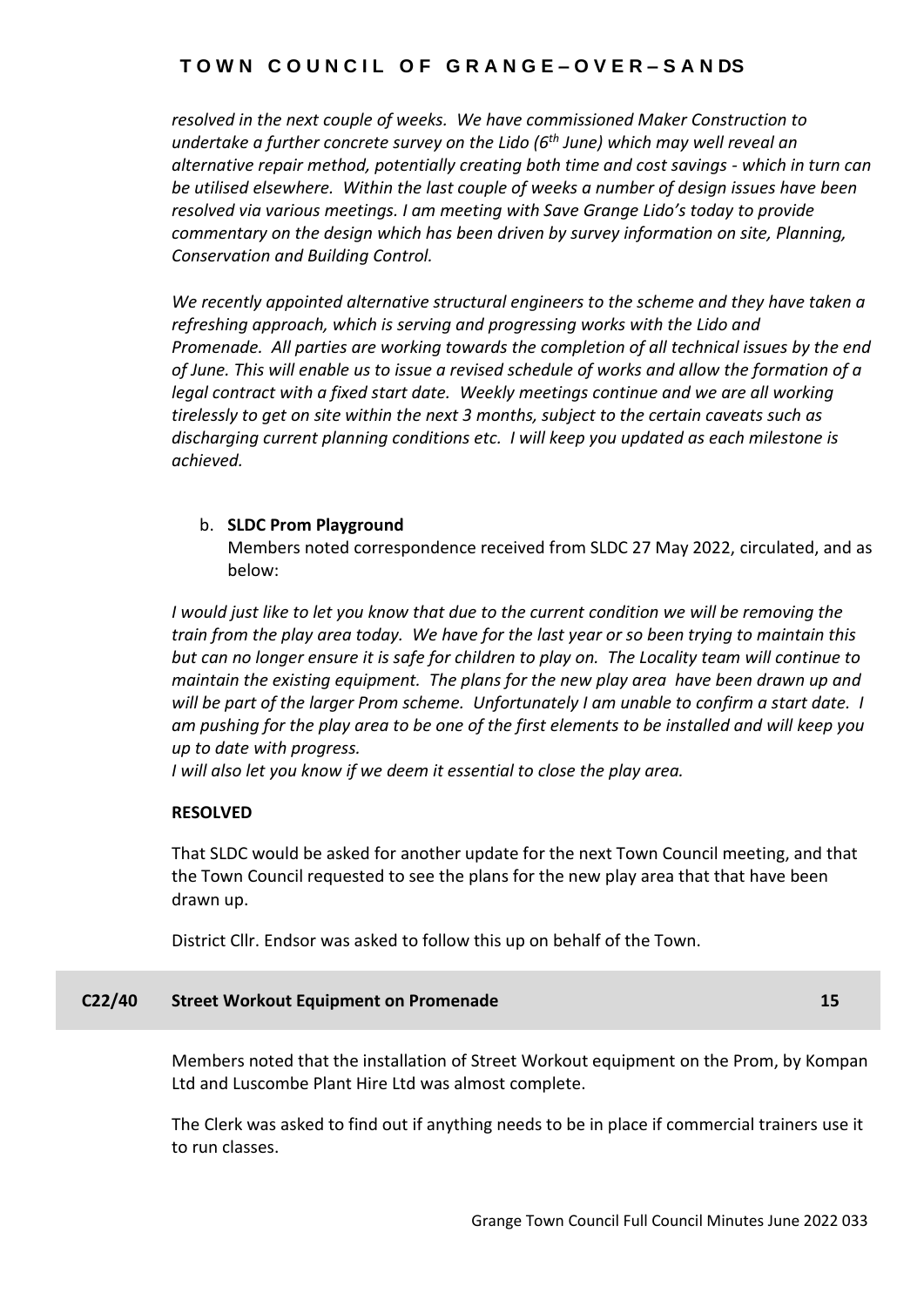#### **C22/41 Recreation Ground 16**

Members noted that the contract with Horton Leisure Ltd. to operate the Recreation Ground finishes at the end of October 2022, and to convene a Working Party to discuss options.

#### **RESOLVED**

That a Working Party of all Councillors was convened to discuss options on Thursday 30 June 7pm.

#### **C22/42 Allotments 17**

## **a. Allotment Holder Correspondence - Greenhouses Size**

Members considered request, from allotment holders, to increase the size of greenhouses/polytunnels allowed on allotments to a maximum of 12ft by 8ft*.*

#### **RESOLVED**

That the Allotment Holders Agreements are amended to increase the size of greenhouses/polytunnels allowed on allotments to a maximum of 12ft by 8ft*.*

#### **b. Allotment Holder Correspondence – Road Safety and Golf Club**

Members considered correspondence about road safety and the Golf Club and noted correspondence received 10 November 2021 from the County Council.

### **RESOLVED**

That Councillors would visit the site independently, and the matter would be discussed after the Rec Ground tender, at the Working Party on Thursday 30 June 7pm.

### **C22/43 Community Led Housing 18**

Members noted correspondence from South Lakeland District Council, regarding their Community Led Housing Fund, and the Parish Councillors' Guide to Rural Affordable Housing, published by the Rural Housing Alliance.

### **C22/44 Next Meeting 19**

Members noted that the next Full Council Meeting would be held:

Monday 11 July 2022, 7.00pm Victoria Hall, Main Street, Grange-over-Sands.